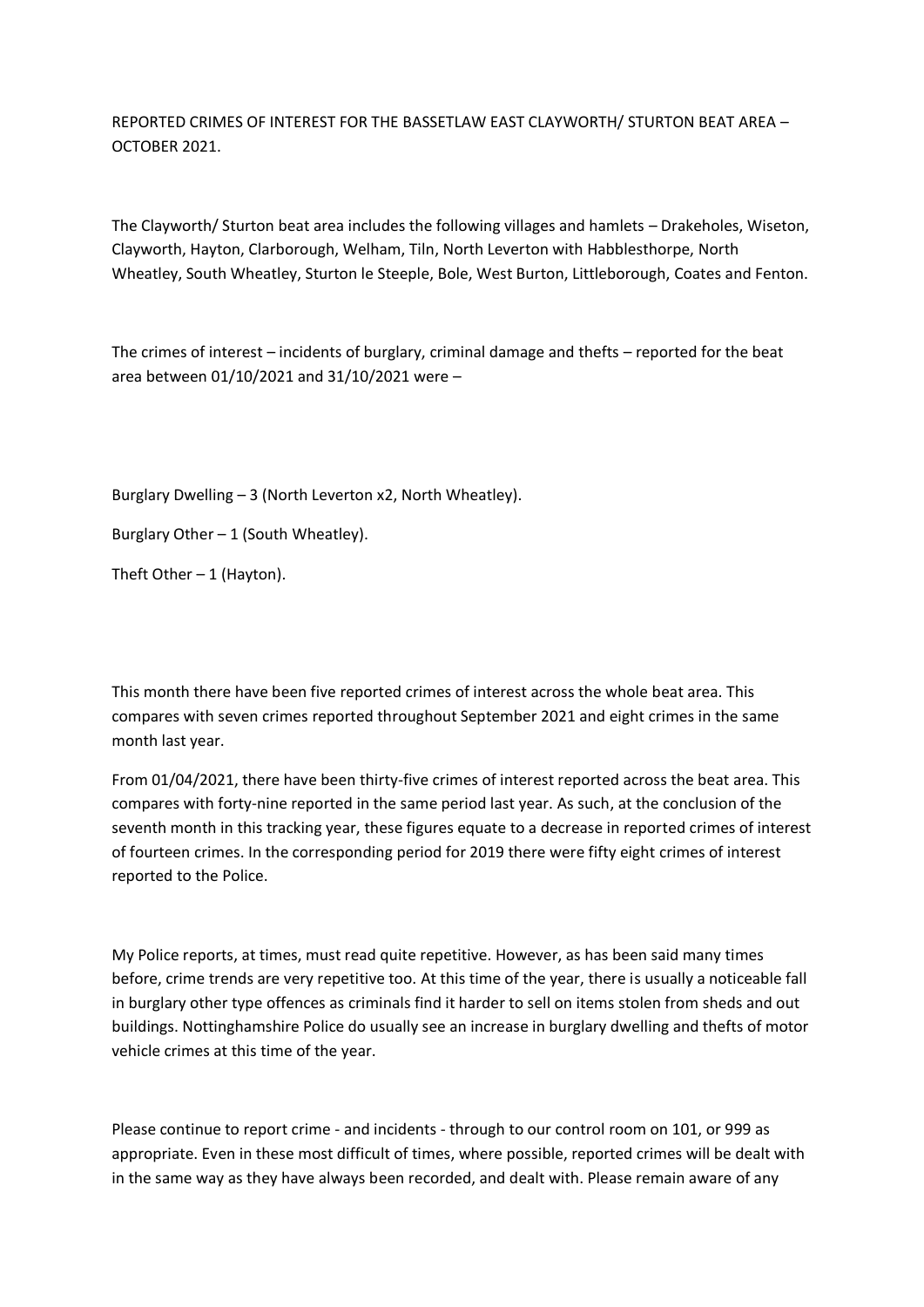suspicious persons, vehicles and activity in the area and continue to report such instances through to our control room, as normal. From time to time, I am advised about incidents and crimes being shared on social media, which I was not aware of. Might I ask that incidents and crimes of this nature are reported through to our control room, for Police action and recording purposes, in the first instance and then, obviously, share your experiences with whom you desire by other methods?

As from February 2020, the Police report has included anti-social behaviour incidents only, negating other incident types from this category, such as hoax calls to the emergency services, found/ abandoned vehicles and wildlife/ animal issues. This month there have been no reported incidents of anti-social behaviour across the whole beat area. This compares with two reported incidents for September 2021 and six reported for the same month in 2020.

For those of you that follow national, and also regional, news programmes, you will have noticed an increase in the number of incidents where a victim has been scammed. Nottinghamshire Police, and forces nationwide, does receive calls from victims, and potential victims, of scammers where phone calls are received and scammers are claiming to be from the Police, the Bank and from HMRC department. Be clear, that you would never receive phone calls from these people asking, or making enquiries about your personal details, particularly bank details. Sometimes the scammers might give you a further telephone number to contact, including 999, which might sound very genuine. However, the scammers would invariably have not terminated the original call and when ringing the number, which you think you are ringing, the call is resumed by the scammers, probably even a colleague of the original scammer, which might make it seem even more genuine a call. Please terminate these calls as abruptly as you need to. Confirmation of any earlier call from your bank, or other organisation, can then be made from either using contact numbers you have for them, through paperwork you have in relation, or searching the intranet for customer services contact details.

Recently a Court has warned that fraudsters are using its official phone number in what appears to be a money-making fraud. Staff at York County Court said several people had received an automated call, which appeared to come from its phone number, with recipients then asked for money and personal information. They advised people not to engage with these calls and to report the same to Action Fraud. HM Courts and Tribunal Services (HMCTS) confirmed that they are aware of the issue, which has affected a number of Courts. If you do receive any similar communication, please follow the advice given at the end of the paragraph above.

Also, over the last few weeks, there has been a noticeable increase in scrap collectors operating in the area. Some of these, I am sure, will be operating legally with the appropriate licence. However, there will be others that are not. Over the last month, or so, there has been an increase in scrap metals being stolen from properties. Please ensure that this type of material, too, is not left in full view of the public highway offering temptation to any potential criminals.